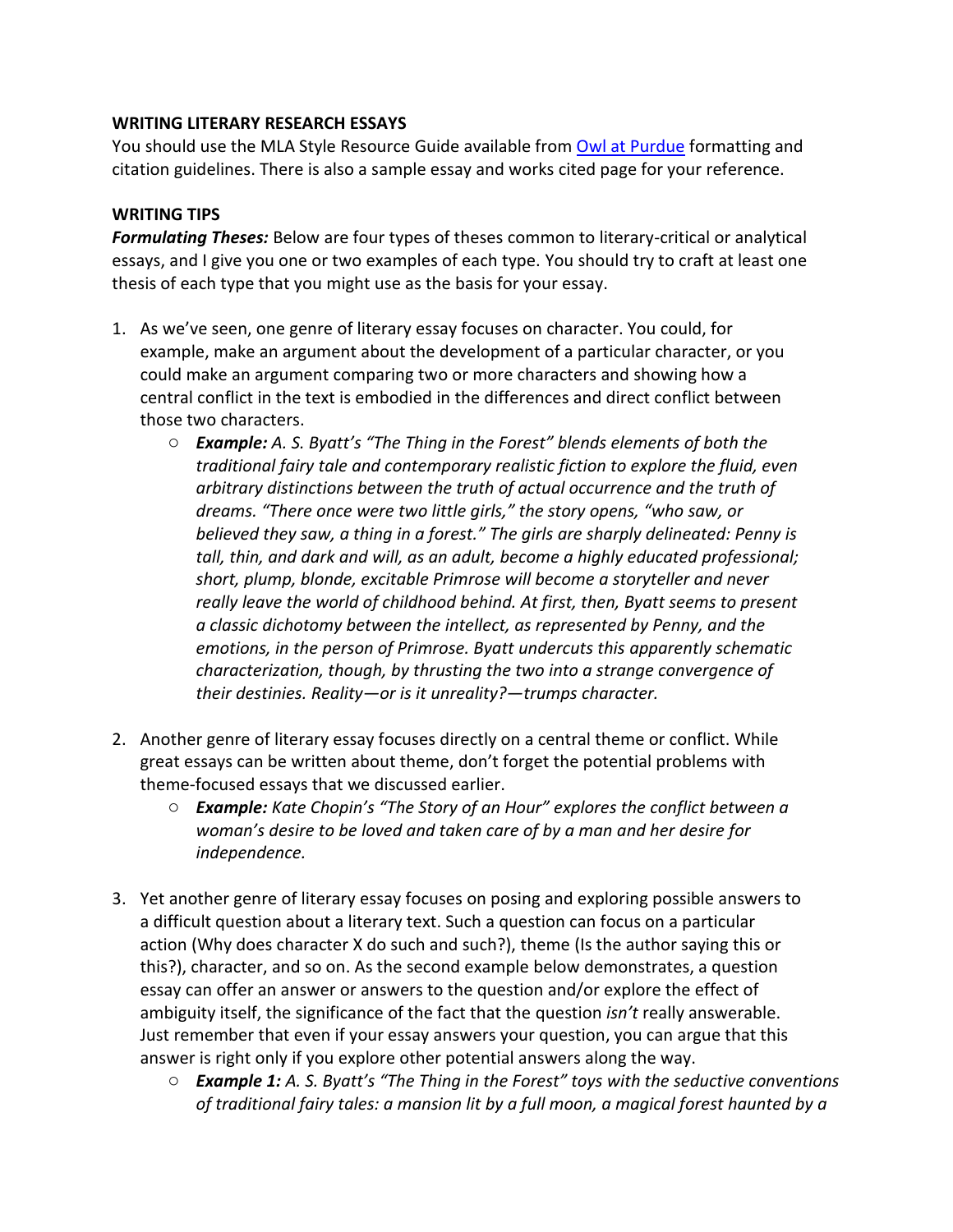*ghastly monster, two brave little girls who will not disavow what they know they have seen. The story is not a fairy tale, though; "the thing in the forest," however monstrous, is compellingly real, and the little girls grow into women with psychological depth, women who inhabit the modern world we think we know. What, then, is Byatt's game here? The story tantalizes us with hints of a conclusive moral, or perhaps a modernist's ironic dismissal of the very notion of a "moral"—but what are we to make of the bland, unblinking assertion that there are things "more real than we are"?*

- o *Example 2: "The Thing in the Forest" subverts the reader's sense of reality with a central image—the monstrous "thing" itself—that is presented in terms so detailed, so concretely plausible, that it all but overwhelms the mundane "real" world in which the story is set, a world anchored in historical fact yet sketched with the broad gestures and simplifications of a fairy tale. What is the nature of truth here perceived actuality, or a willingness to believe?*
- 4. Another type of essay, sometimes very similar to type 3, shows why some detail or element in a text that seems insignificant is, in fact, crucial. You might, for example, focus on a seemingly minor character, a word or phrase, a particular action or moment in the text, a detail of setting, and so on.
	- o *Example 1: Throughout A. S. Byatt's "The Thing in the Forest," the author playfully evokes the world of familiar fairy tales: a group of schoolgirls is "like a disorderly dwarf regiment," bewildered children are "like Hansel and Gretel" who soon feel "orphaned," a character's blond curls are "goldilocks." And when an apparently minor character is introduced as "Alys," we barely have time to catch the allusion before she is dismissed from the action. But is this Alys just an authorial wink? Or does Byatt use her disappearance in the wake of "the thing in the forest" to create a delayed sense of horror?*
	- o *Example 2: The story takes place during the Blitz—that is, during the German bombardment of British cities early in World War II. The evacuation of children to the countryside is, of course, what brings the two protagonists together, and each girl loses her father to the war. Otherwise, though, the mortal danger the girls had faced at home is barely mentioned and seems far less real to them than the supernatural "thing" of the story's title. Nevertheless, the war's vague offstage presence is crucial to the story's sly exploration of "those very few dreams . . . that have the quality of life itself."*

*Gathering Evidence:* Once you've developed a thesis, the next step is to gather the facts you will use to support and develop that thesis in the body of the essay.

• To prepare for this task, you should read the MLA Style sample essay provided by Owl at Purdue. As you do so, highlight or underline the facts that the writer refers to, whether those facts are taken from the text or are about the text or the author. Which facts are used as evidence? What *kinds* of facts are used as evidence here? What other kinds of facts might you use as evidence in a literary-critical essay? What specific techniques does this writer use to incorporate facts gracefully into the essays?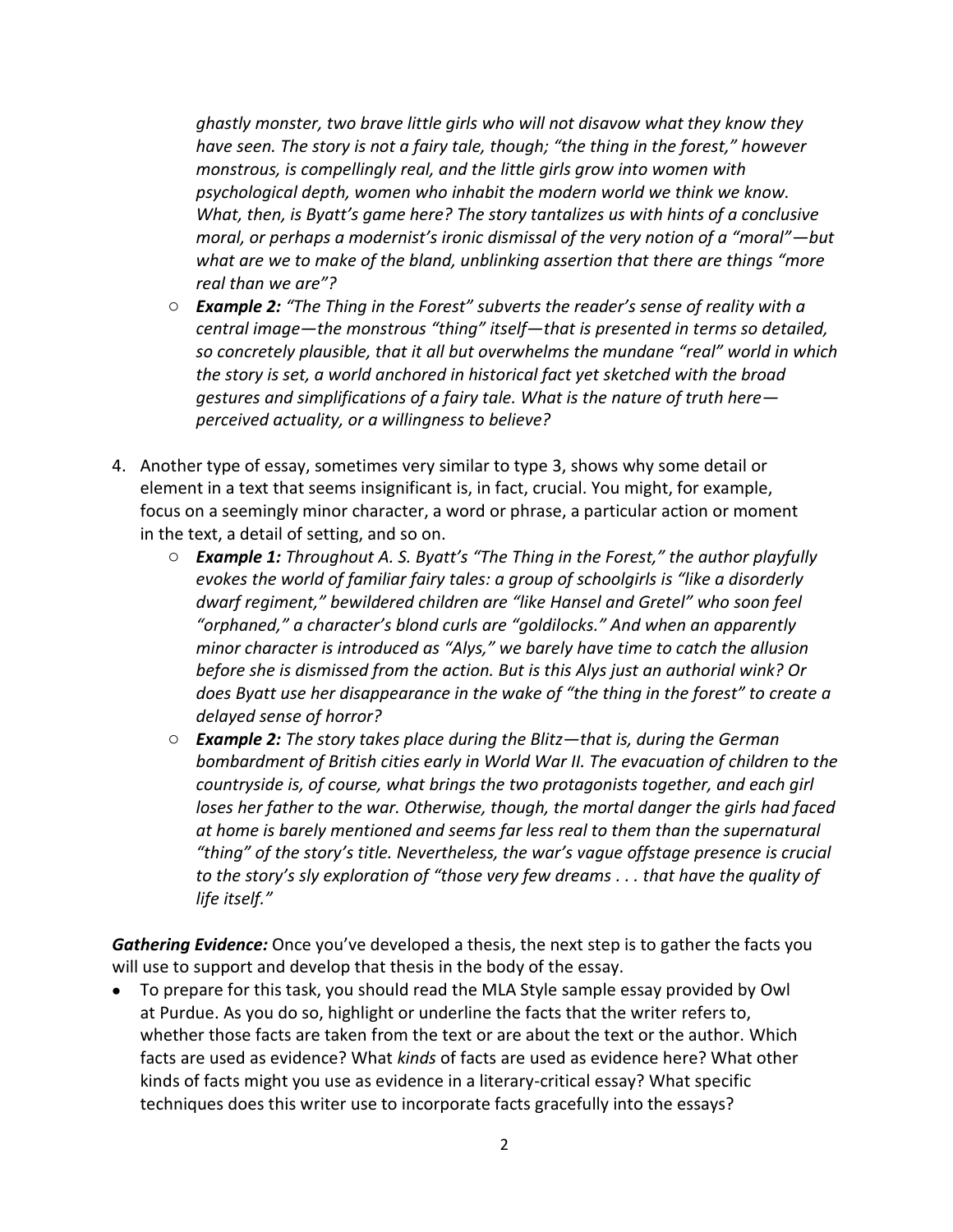- Remember, though, facts alone are simply facts; they aren't evidence for anything. To turn a fact into evidence, then, you have to both present the fact itself to readers and tell readers what you infer from the fact, showing them how and why it is evidence for your idea. Usually, every paragraph in the body of an essay should begin by articulating a particular idea, and everything within the paragraph should be either an inference or a fact that contributes directly to supporting and developing that idea.
- Look at the student essay again, and this time, mark the ideas and the inferences. What specific techniques does the writer use to turn facts into evidence for particular ideas, to link facts directly to inferences? Are there moments in the essay when the use of evidence seems weak? Is it because there aren't enough facts? because there aren't enough inferences? because the two aren't linked clearly or aren't in the right order? (Remember, readers usually prefer to see the inference before the supporting facts.)
- Now that you've closely examined the way another student writer presents facts and turns them into evidence, it's time to begin the work of gathering facts for your own essay. Doing so will require that you decide on your thesis. Remembering what we discussed about the function of literary-critical essays (for authors and for readers), which of the theses you formulated seems to promise the most interesting and effective essay both for you and for your readers?
- After you've decided on a thesis, type this out; then look back over your primary text or novel with that thesis in mind. Underneath your thesis, make a list of the facts from and about the text that you think will be most necessary to supporting and developing that thesis. This list should include at least one or two passages from the story. Beside each fact (including passages), brainstorm about it, paying attention to diction, syntax, and so on, and about the ways you might use it in your essay. What idea might this fact be good evidence for? What are the inferences that make it evidence?

*Identifying Counterevidence and Imagining Counterarguments:* Since you don't want to oversimplify the literary text to make your argument persuasive, or to undermine your credibility, you need to consider possible objections, counterarguments, alternative interpretations, etc.

- One way to do so is to look for evidence that seems to contradict or at least complicate your initial thesis. Come up with one or two facts from your story that might seem to contradict your thesis, that suggest a different answer to your question, and so on. Comment briefly on how you might use the fact or facts as evidence in your essay:
	- o How might you interpret this fact in a way that shows that it does not, ultimately, contradict your thesis? Conversely, how might you use this fact to build on and complicate your argument?
- Another way to accomplish the same goal is to imagine you are a defense attorney preparing for an upcoming trial in which you will have to persuade a jury to accept your interpretation of a story. To prepare your case effectively, you're going to have to imagine the counterarguments that the prosecutor might come up with to undermine your argument. What's the prosecutor's most powerful argument? How will you defend your argument against that possible counterargument in your essay? If the counterargument is more persuasive than your own argument, how does your argument need to change?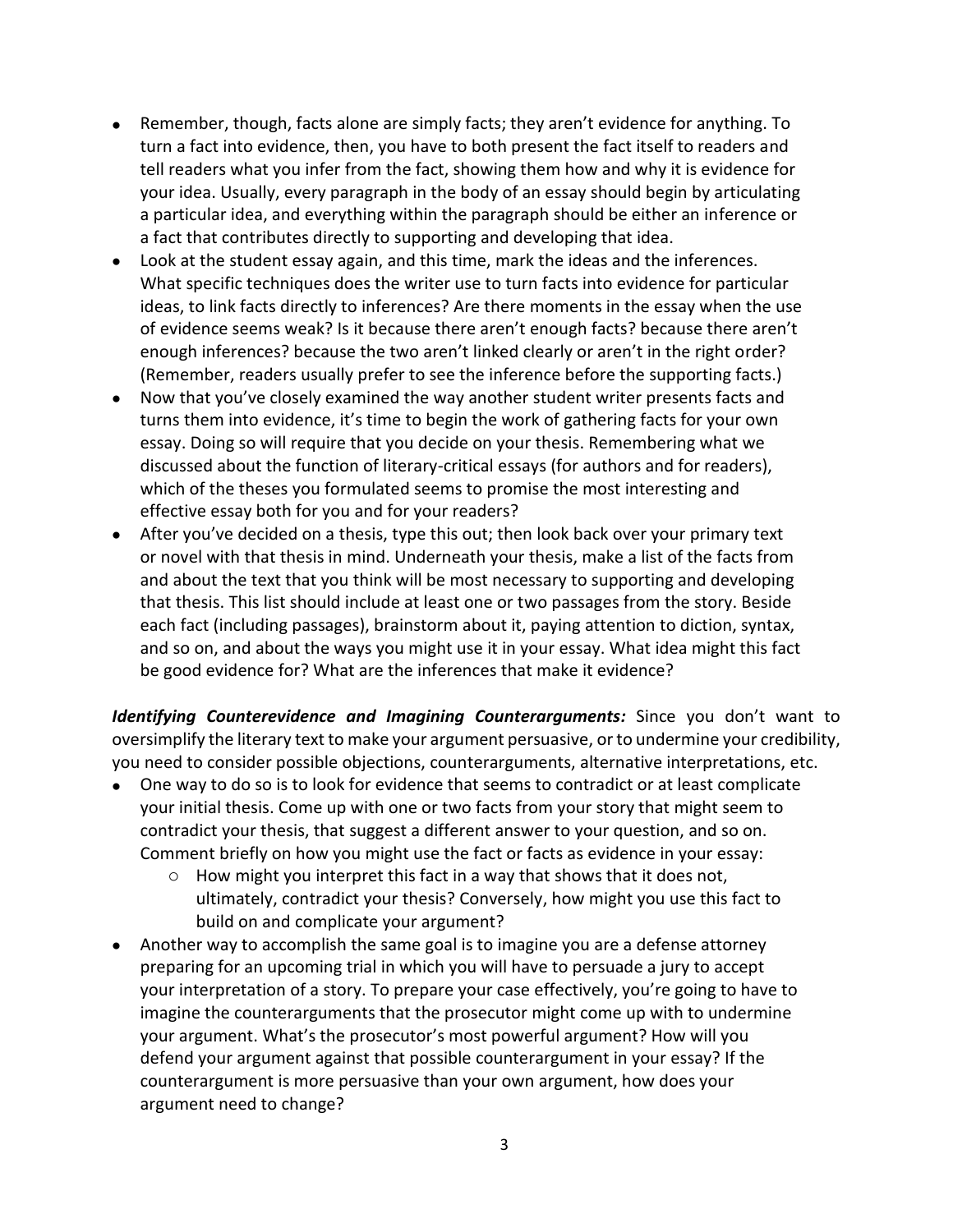## **ESSAYS ABOUT CULTURAL AND CRITICAL CONTEXTS**

- One challenge students face in writing essays that refer to critical and/or cultural contexts (or research essays of any sort, for that matter) is the tendency to let sources dominate the essay and drown the students' ideas out. This problem tends to take one of two forms: First, an essay simply reiterates the argument of a source; second, an essay spends all its time arguing with a source or sources yet fails to provide an alternative interpretation of the text.
- Think back to the reading response essays in which you had to have your own argument to make about the text without relying on secondary sources—this will help you remember the skills you developed in order to rely upon your own argument and interpretation. Even in a research essay, sources always come second, contributing to your arguments rather than overtaking them. Also remember that even arguments with sources can be substantiated only by interpretation of evidence from the text.

# **CRITICAL/CULTURAL-CONTEXT-FOCUSED WRITING EXERCISES**

To use sources effectively in their own writing, students must understand the uses of sources, understand the sources they plan to use, and have their own independent arguments about the text in question. Do the exercises here to help ensure that you master each of these steps.

## *Identifying the Functions and Uses of Sources*

When evaluating secondary sources, mark the places where each writer mentions source material of any kind. Then, when you've finished, go back and look at your markings, working to generate answers to the following questions:

- Which of these sources are primary? Which of these sources are secondary? To what extent are the two kinds of source materials different, and to what extent is the difference due to the way the writer uses the materials?
- What function does each reference to a source serve in the essay? Why does the writer refer to each source? What precise contribution does it make? Are there places where the purpose of source material isn't clear? Where source material doesn't make much of a contribution?
- What specific techniques does the writer use to incorporate primary source material effectively? When and why, for example, does the writer quote from the sources? When and why does the writer paraphrase? How does the writer introduce sources?
- Does source material ever get in the way of, rather than contribute to, the argument? If so, why and how does it interfere? What might this writer have done differently?
- How does the writer introduce source material? What does the writer tell you about each source? Are there places where the writer doesn't give you enough or gives you too much information about a source?

# *Summarizing Critical Conversations*

• Using source material requires that you understand and effectively describe both individual arguments and the relationships among different arguments, but these tasks often prove difficult. To help with this, you should write very short summaries (say, three sentences long) of each source's argument and then to write a "synthetic summary," which brings those arguments together in two or so paragraphs, showing how they fit together as parts of one argumentative "conversation."